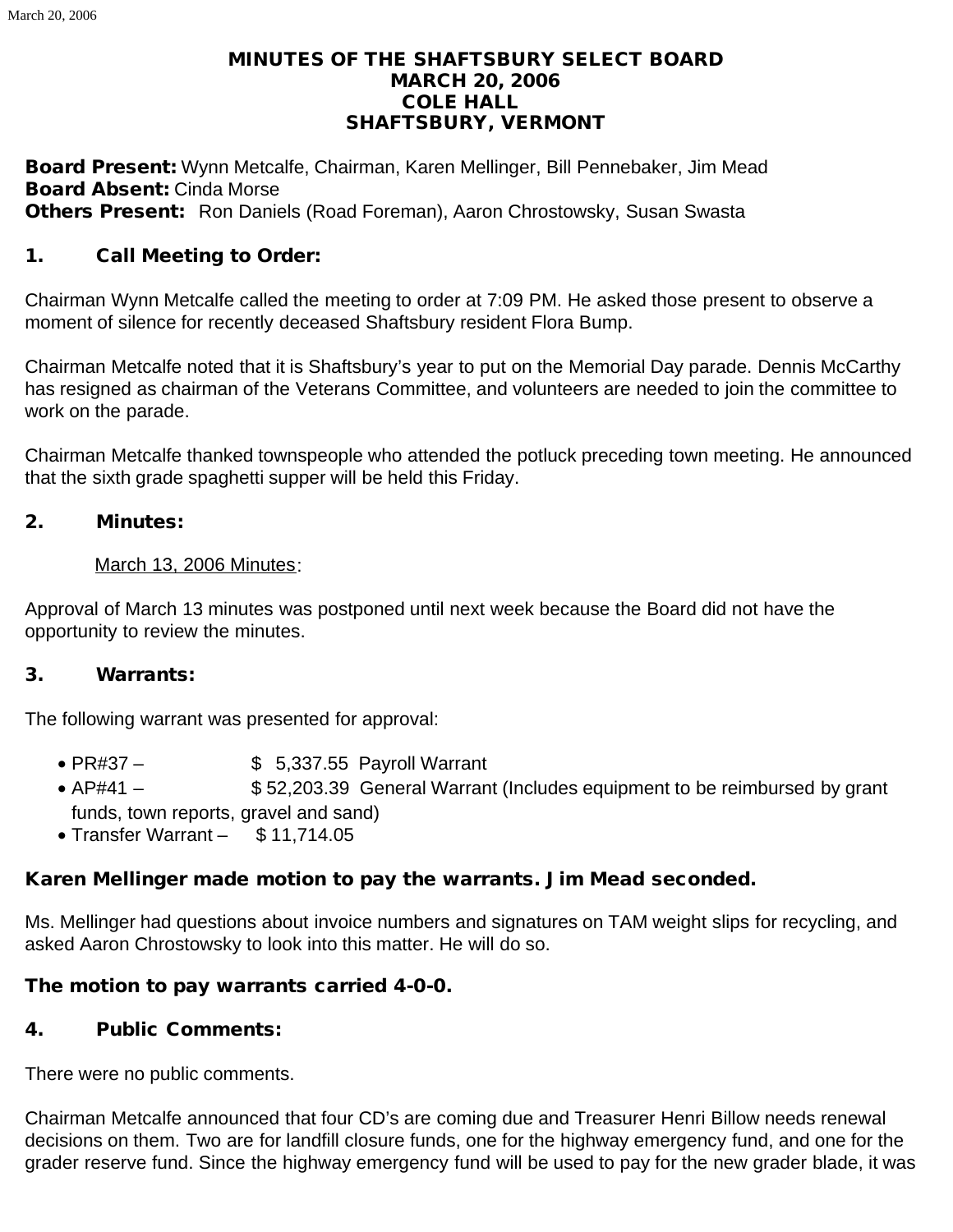decided not to renew that CD. The Board opted to renew the Chittenden Bank CD (\$153,000 for landfill closure funds) for one month, the Bennington Bank CD (\$135,000 for landfill closure funds) for 3 months, and the Bennington Bank CD (\$20,100 for grader reserve fund) for 3 months.

### Ms. Mellinger made motion to renew the three CD's as described above. Mr. Mead seconded. Motion carried 4-0-0.

## 5. Road Foreman's Report:

Ron Daniels reported that two new trucks have arrived and that the grader blade has been replaced. The grader will be ready to go as soon as three new recap tires are put on, probably the end of this week or the beginning of next. The road crew has been cutting brush and doing some cold filling. They should be able to start grading next week.

Mr. Daniels stated that gravel funds have been used up and that it will be necessary to live with current conditions until the grader can get out next week. Chairman Metcalfe asked if there have been a lot of complaints about roads, and he replied that there have not. It has been a tough winter for roads.

Mr. Daniels stated that the town needs to get permission from landowners on Shaftsbury Hollow Road in order to start tree removal work there. Mr. Mead said that they will give Mr. Chrostowsky the names of those involved, and that it will be necessary to alert Tree Warden Mike Biddy before trees are cut.

# 6. Access to Right of Way Applications:

Chairman Metcalfe reported that Peckham Industries wants to be able to occasionally run a large piece of equipment across Airport Road. Zoning Administrator Tony Zazzaro decided that this requires a town right of way. Mr. Daniels has no problem with it. Since the sight line on one side is not the best, Mr. Zazzaro suggests a road sign warning drivers to be alert for equipment crossing the road. Chairman Metcalfe said that Peckham will also have people out to stop traffic when the equipment is in use.

## Mr. Pennebaker made motion to grant a right of way to Peckham Industries. Ms. Mellinger seconded.

Ms. Mellinger wanted to be sure that the right of way permission specifies that a warning sign is to be erected. Chairman Metcalfe said this will be included.

# Motion carried 4-0-0.

Mr. Chrostowky stated that Verizon has requested access to the right of way to place an anchor and bury lines at this same site as the Peckham Industries application on Airport Road. This approval is related to the previous access to the right of way application approved tonight allowing Peckham Industries move large pieces of equipment across the road.

## Mr. Mead made motion to grant a right of way to Verizon. Mr. Pennebaker seconded. Motion passed unanimously.

# 7. Town Administrator's Report:

Mr. Chrostowsky discussed the financials from Treasurer Billow that he had distributed to the Board, stating that the Town's cash flow in need of grant reimbursement. The \$11,000 transfer warrant approved tonight is money owed (cash) to the General Fund from other Town funds.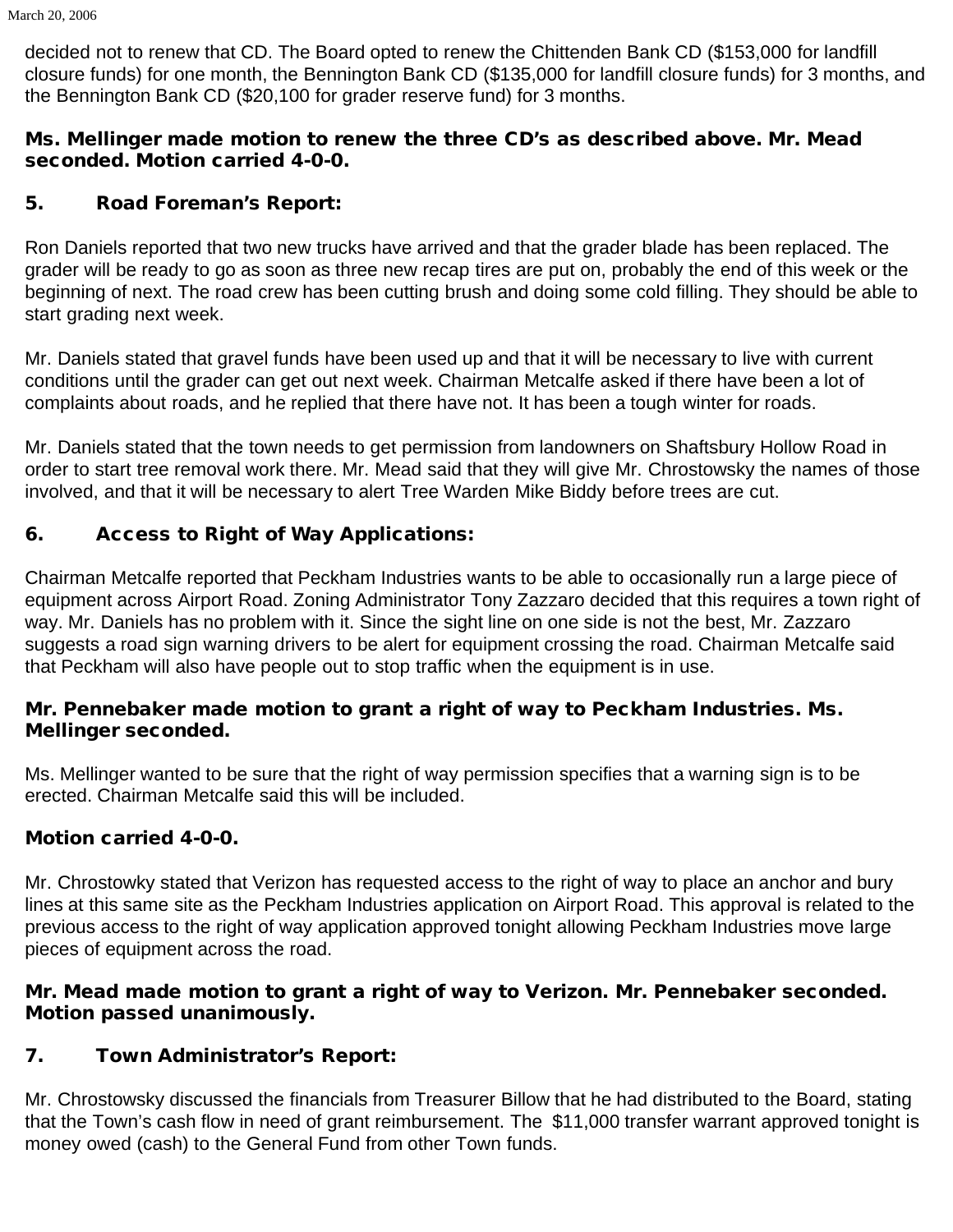Chairman Metcalfe stated that it will be virtually impossible for the road crew to get through mud season with no gravel. Since the gravel budget is exhausted, he asked Mr. Chrostowsky to look into the budget to see where funds for gravel might come from.

## 8. Update Liaison List:

Chairman Metcalfe postponed updating the liaison list until all Board members are present.

He stated that the development review board (DRB) had met last week for the first time, setting down rules of procedure and electing Jim Carter as Chairman, Phylis Porio as Vice Chairman.

Chairman Metcalfe reported that Mr. Chrostowsky has placed notices in the *Bennington Banner* soliciting letters of interest for the positions of various boards, committees and town officers. Replies are due March 31. Mr. Chrostowsky stated that the Board will begin the appointment process April 3<sup>rd</sup>, 2006.

## 9. Landfill Update:

Chairman Metcalfe stated that there is a lot going on regarding landfill closure, and he wants to clarify matters, getting down on paper what has been taken care of, what pieces are still missing, and who will be responsible for what.

Mr. Pennebaker reported on his visit with Markowski, a possible contractor. He stated that he thinks the Board should have clay from various sites, and soils for use with a possible geo-synthetic liner tested so that this information is available to contractors. The town will have to pay for this testing either directly or indirectly, and if done directly will own the information. It may be possible to get a bulk price if several specimens are tested at once.

There was a discussion of possible sources of clay and of soil that could be used with a liner. Mr. Pennebaker will work on getting samples of clay and soil for testing. Mr. Chrostowsky will contact Markowski to see if they want to come down to assess one nearby clay source. Mr. Mead will make some calls about possible sources of clay.

An added complication is that the KAS specifications on materials to be used with a liner may not be accurate. Mr. Pennebaker noted that there are real questions about various aspects of the KAS specs, which have yet to be finalized. There is still a need for a state certified closing plan. Mr. Pennebaker and Mr. Chrostowsky will send a letter to KAS on this. Mr. Pennebaker will also keep Buzz Surwilo informed on the process, as he has not been kept up to date by KAS.

Mr. Chrostowsky stated that Casella believes that the Reifenberg estimate was a good price and recommends that the town works with them. Casella suggested that spending \$15,000 to redo the specifications prepared by KAS could save \$50,000 in the landfill closure process. Casella will recommend several changes to the specifications and they suggested we present those changes to KAS. If KAS is not interested in working with those changes then Casella will recommend a firm they work with on landfill closure technical specifications. Board members discussed the need to devise financing for landfill closure, since it appears the costs will be much higher than originally estimated. Ms. Mellinger agreed to work with Ms. Billow and Mr. Chrostowsky to come up with financing options and costs for various options.

Chairman Metcalfe stated that the Agency of Natural Resources needs to know that the town is working very diligently on landfill closure. He thinks that Board members should go to Montpelier to make this clear to the Agency. Ms. Mellinger agreed to accompany him to Montpelier.